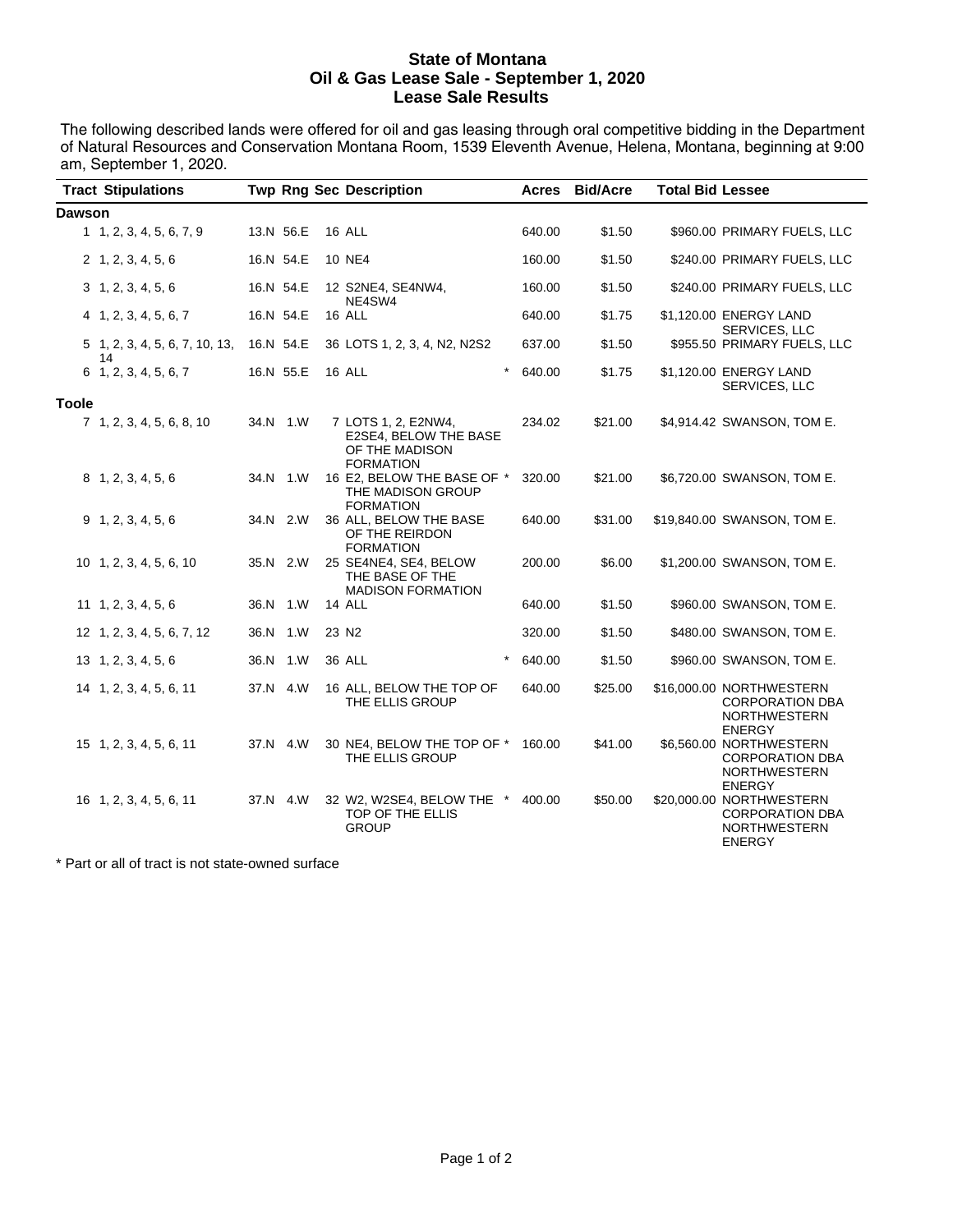# **Summary by Lessor**

|                                             | <b>Total Acres</b> | <b>Total Tracts</b> |
|---------------------------------------------|--------------------|---------------------|
| Dept. of Natural Resources and Conservation | 7.071.02           |                     |

# **Oil and Gas Lease Sale Summary**

| <b>Total Tracts</b>         | 16          |
|-----------------------------|-------------|
| <b>Total Acres</b>          | 7,071.02    |
| <b>Total Bid Revenue</b>    | \$82,269.92 |
| <b>Average Bid Per Acre</b> | \$11.63     |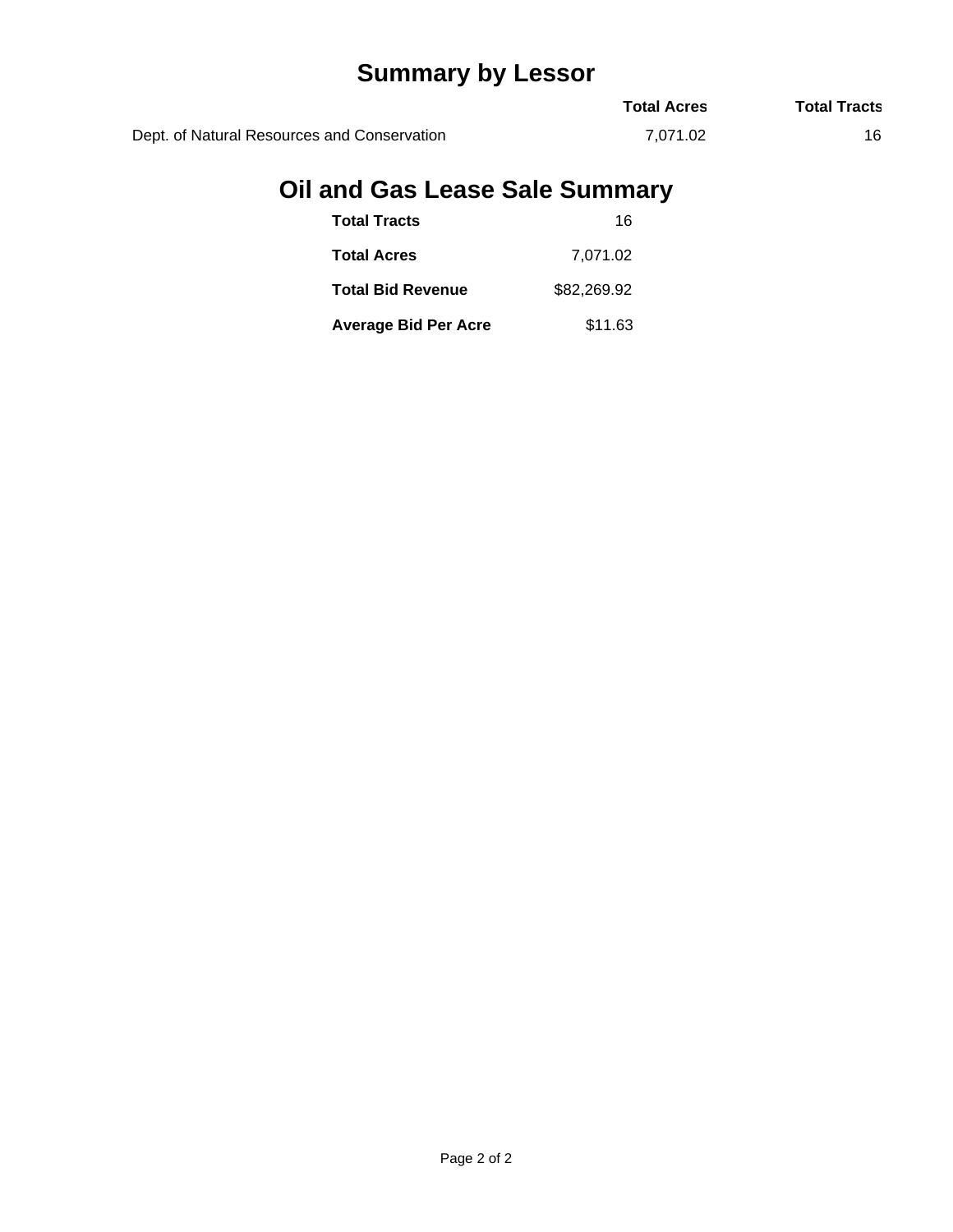### **State of Montana Oil & Gas Lease Sale - September 1, 2020 Stipulations**

- 1 Lessee shall notify and obtain approval from the Department's Trust Land Management Division (TLMD) prior to constructing well pads, roads, power lines, and related facilities that may require surface disturbance on the tract. Lessee shall comply with any mitigation measures stipulated in TLMD's approval.
- 2 Prior to the drilling of any well on or into the lease premises, lessee shall send one copy of the well prognosis, including Form 22 "Application for Permit" to the Department's Trust Land Management Division (TLMD). After a well is drilled and completed, lessee shall send one copy of all logs run, Form 4A "Completion Report", and geologic report to TLMD. A copy of Form 2 "Sundry Notice and Report of Wells" or other appropriate Board of Oil and Gas Conservation form shall be sent to TLMD whenever any subsequent change in well status or operator is intended or has occurred. Lessee shall also notify and obtain approval from the TLMD prior to plugging a well on the lease premises.

Issuance of this lease in no way commits the Land Board to approval of coal bed methane production on this lease. Any coal bed methane extraction wells would require subsequent review and approval by the board.

- 3 The TLMD will complete an initial review for cultural resources and, where applicable, paleontological resources of the area intended for disturbance and may require a resources inventory. Based on the results of the inventory, the TLMD may restrict surface activity for the purpose of protecting significant resources located on the lease premises.
- 4 The lessee shall be responsible for controlling any noxious weeds introduced by lessee's activity on State-owned land and shall prevent or eradicate the spread of those noxious weeds onto land adjoining the lease premises. The lessee's methods of control shall be reviewed and approved by the Department's Unit Office that has jurisdiction for that locale.
- 5 The definitions of "oil" and "gas" provided in 82-1-111, MCA, do not apply to this lease for royalty calculation purposes.
- 6 If the State does not own the surface, the lessee must contact the owner of the surface in writing at least 30 days prior to any surface activity. A copy of the correspondence shall be sent to TLMD.
- 7 Due to unstable soil conditions on this tract and/or topography that is rough and/or steep, surface use may be restricted or denied. Seismic activity may be restricted to poltershots.
- 8 The lessee is responsible to pay for all damages, including penalties and charges assessed by the USDA-CFSA on CRP lands, as a result of drilling and production on the tract.
- 9 This lease is located within designated sage grouse general habitat. Proposed activities are subject to, and shall comply with, all provisions, stipulations and mitigation requirements of the Montana Sage Grouse Habitat Conservation Strategy, as implemented by Governor's Executive Orders 10-2014, 12-2015, and amendments thereto. Contact the TLMD prior to preparing a project proposal.
- 10 Due to the floodplain/wetlands area(s), surface use may be restricted or denied.
- 11 A gas storage unit exists on this tract. TLMD will solicit comments from the gas storage operator (if other than lessee) if drilling through the gas storage reservoir is proposed, and TLMD may include reasonable protective stipulations in approving lessee's operating plan. As part of its regulatory review, the BOGC may also require protective measures to ensure no impact to the gas storage reservoir.
- 12 This tract has (an) existing well(s) and related facilities. The lessee has 45 days from the effective date of this lease to determine whether or not to assume responsibility from the former lessee for the well(s) and any existing facilities. The lessee may not enter the well(s) until a change of operator has been filed with, and approved by, the Board of Oil and Gas Conservation. The(se) well(s) must be returned to commercial production or plugged and the well site (s) reclaimed within 18 months from the effective date of this lease.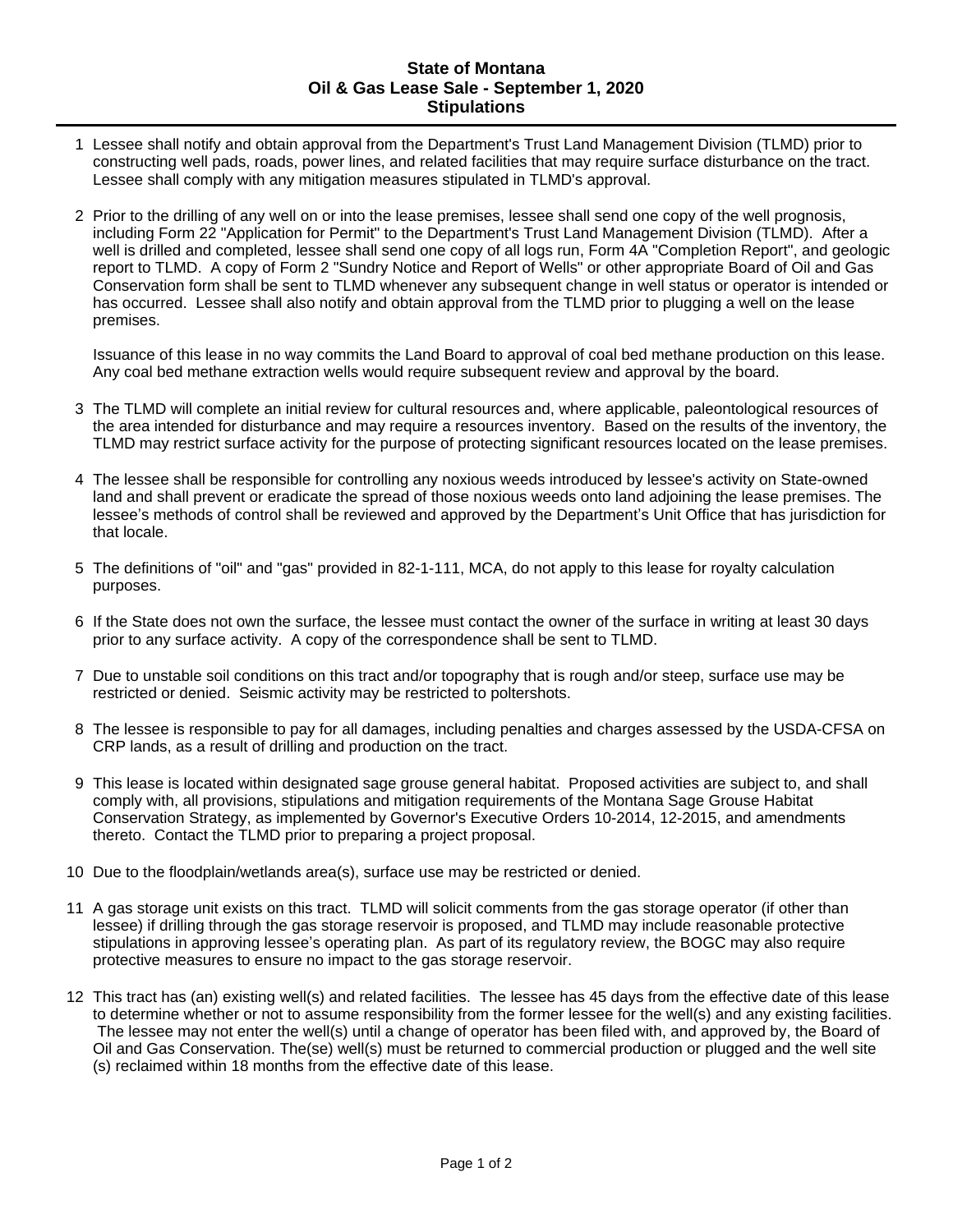- 13 No surface occupancy will be permitted in the hatched portion of the DFWP easement area shown on the accompanying topographic map and 2017 aerial photo (unless otherwise approved in writing by the Director of MT Dept. of Fish, Wildlife and Parks).
- 14 MT Dept. of Fish, Wildlife and Parks (MT-DFWP) holds a permanent public park and recreation easement D-12389 on 357.28 surface acres, more or less, approximately north of the right-of-way of MT State Highway No. 200S for the development, maintenance and operation of a public shooting range, including associated facilities. DNRC will consult with MT-DFWP regarding oil and gas activity proposed on their easement area.

If the lessee proposes oil and gas activity on the easement area, lessee shall coordinate with MT-DNRC and MT-DFWP to determine a suitable location of proposed oil and gas well(s), related facilities and equipment for possible development and production within the easement area, but outside the no-surface-occupancy area. The location of the well(s), equipment and facilities shall be reasonable and shall not cause undue hardship to the oil and gas lessee. MT-DFWP's easement requires written concurrence that the proposed uses do not unreasonably conflict with their rights under the easement. The lessee will also work and coordinate with MT-DNRC if proposing any activity outside the MT-DFWP easement area on this tract.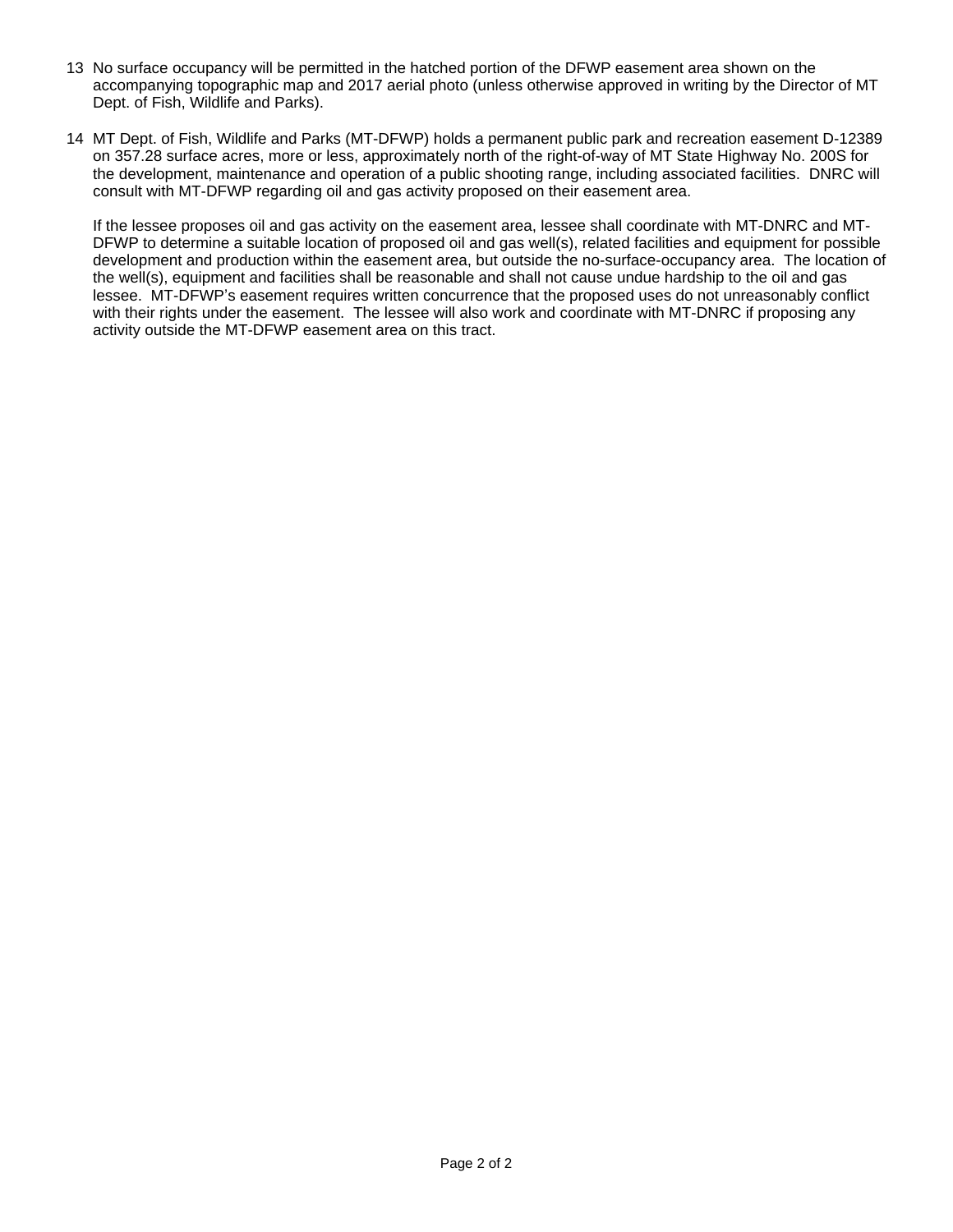

Copyright:© 2013 National Geographic Society, i-cubed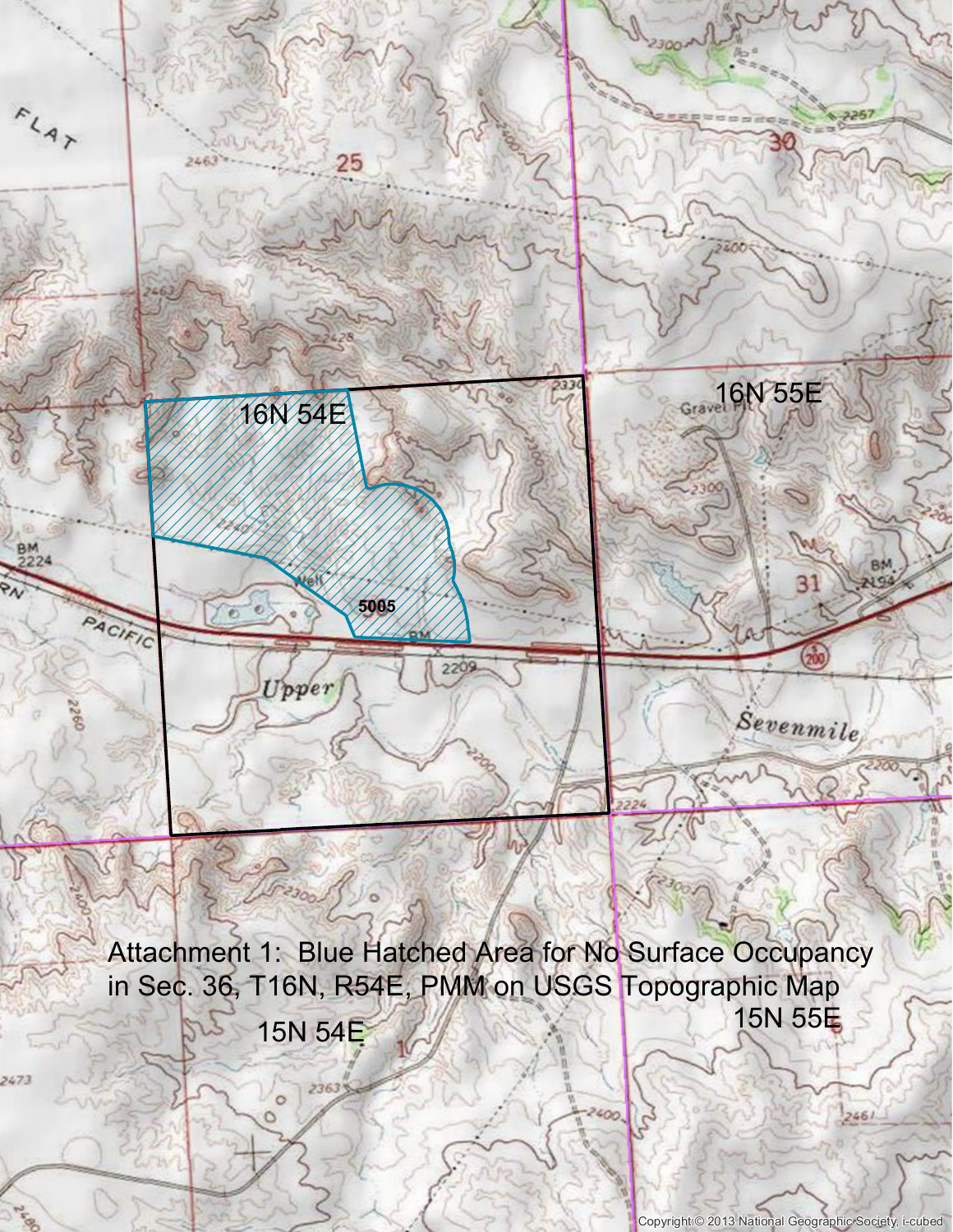

Attachment 2: Blue Hatched Area for No Surface Occupancy in Sec. 36, T16N, R54E, PMM on 2017 Aerial

Office.

15N 54E

15N 55E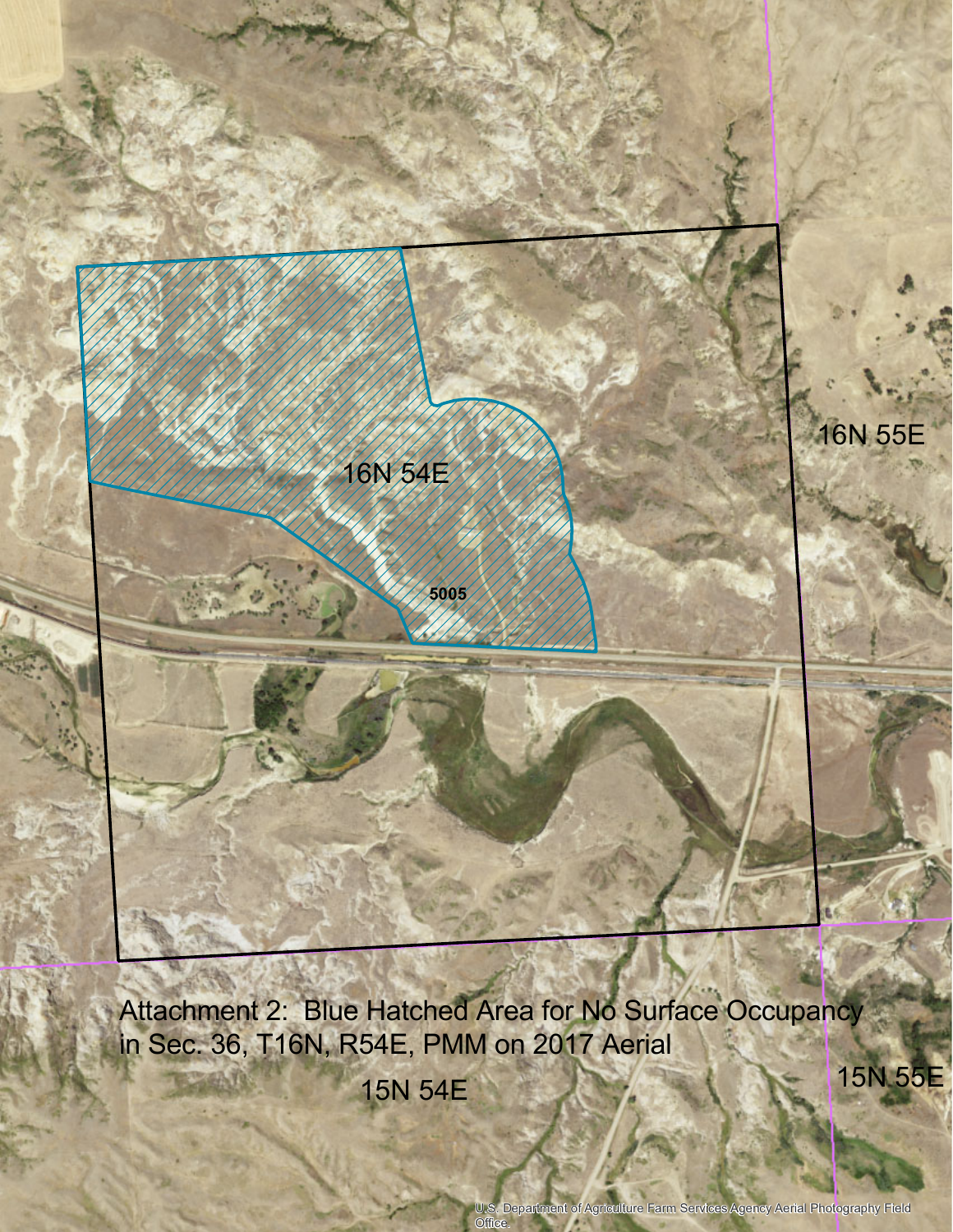## **State of Montana Oil & Gas Lease Sale - September 1, 2020 Applicant List**

|               |                    |     |           | <b>Tract Twp Rng Sec Description</b>                                                    | <b>Acres Applicant</b>    |
|---------------|--------------------|-----|-----------|-----------------------------------------------------------------------------------------|---------------------------|
| <b>Dawson</b> |                    |     |           |                                                                                         |                           |
|               | 1 13.N 56.E 16 ALL |     |           |                                                                                         | 640.00 PRIMARY FUELS, LLC |
|               | 2 16.N 54.E        |     |           | 10 NE4                                                                                  | 160.00 PRIMARY FUELS, LLC |
|               |                    |     |           | 3 16.N 54.E 12 S2NE4, SE4NW4, NE4SW4                                                    | 160.00 PRIMARY FUELS, LLC |
|               | 4 16.N 54.E 16 ALL |     |           |                                                                                         | 640.00 PRIMARY FUELS, LLC |
|               |                    |     |           | 5 16.N 54.E 36 LOTS 1, 2, 3, 4, N2, N2S2                                                | 637.00 PRIMARY FUELS, LLC |
|               | 6 16.N 55.E 16 ALL |     |           |                                                                                         | 640.00 PRIMARY FUELS, LLC |
| <b>Toole</b>  |                    |     |           |                                                                                         |                           |
|               |                    |     |           | 7 34.N 1.W 7 LOTS 1, 2, E2NW4, E2SE4, BELOW THE<br><b>BASE OF THE MADISON FORMATION</b> | 234.02 SOG RESOURCES      |
|               | 8 34.N             | 1.W |           | 16 E2, BELOW THE BASE OF THE MADISON<br><b>GROUP FORMATION</b>                          | 320.00 SOG RESOURCES      |
|               | 9 34.N             | 2.W |           | 36 ALL, BELOW THE BASE OF THE REIRDON<br><b>FORMATION</b>                               | 640.00 SOG RESOURCES      |
|               | 10 35.N 2.W        |     |           | 25 SE4NE4, SE4, BELOW THE BASE OF THE<br><b>MADISON FORMATION</b>                       | 200.00 SWANSON, TOM E.    |
|               | 11 36.N            | 1.W | 14 ALL    |                                                                                         | 640.00 SWANSON, TOM E.    |
|               | 12 36.N            |     | 1.W 23 N2 |                                                                                         | 320.00 SWANSON, TOM E.    |
|               | 13 36.N            | 1.W |           | 36 ALL                                                                                  | 640.00 SWANSON, TOM E.    |
|               | 14 37.N            | 4.W |           | 16 ALL, BELOW THE TOP OF THE ELLIS<br><b>GROUP</b>                                      | 640.00 PETRO-SENTINEL LLC |
|               | 15 37.N 4.W        |     |           | 30 NE4, BELOW THE TOP OF THE ELLIS<br><b>GROUP</b>                                      | 160.00 PETRO-SENTINEL LLC |
|               | 16 37.N 4.W        |     |           | 32 W2, W2SE4, BELOW THE TOP OF THE ELLIS 400.00 PETRO-SENTINEL LLC<br><b>GROUP</b>      |                           |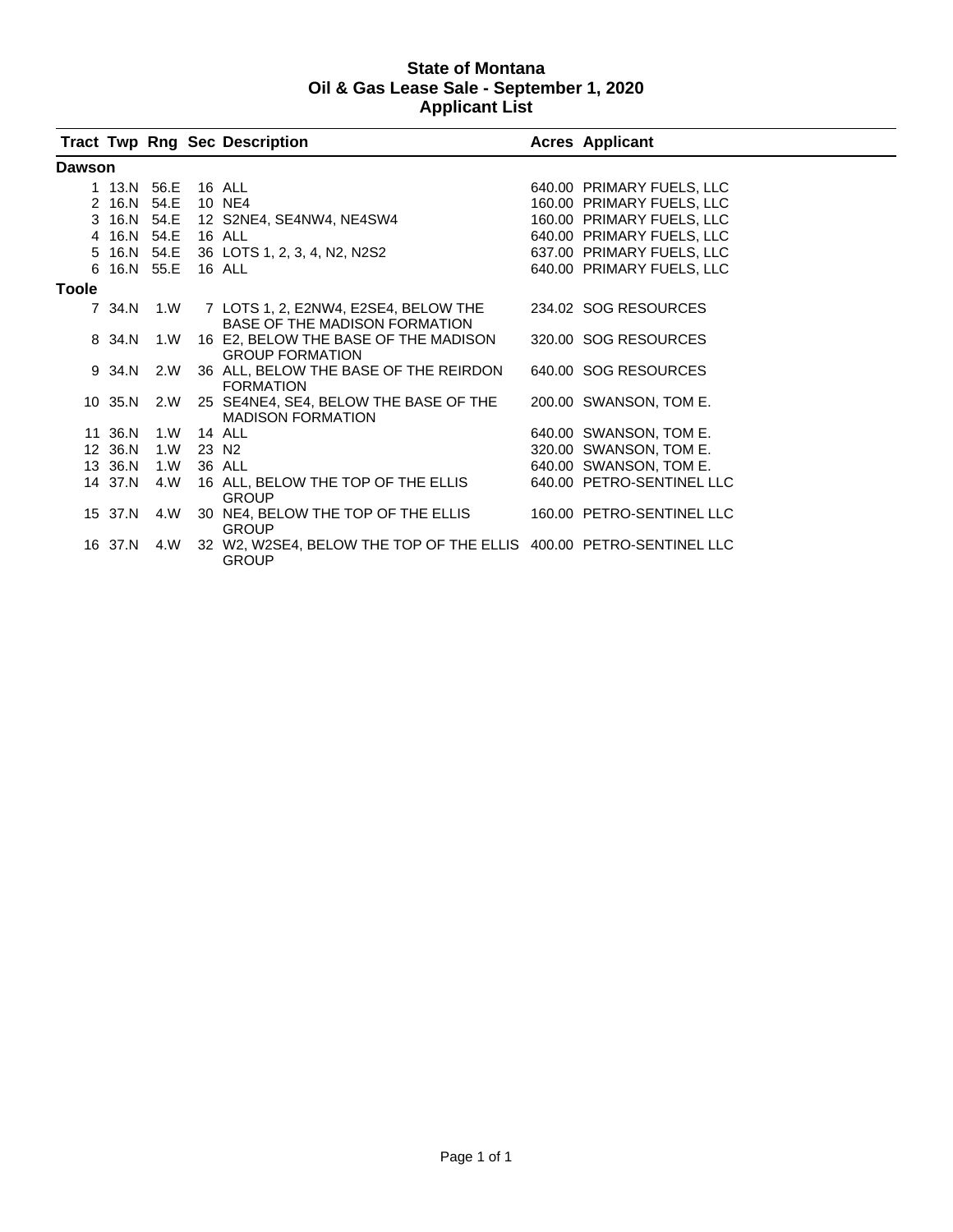### **DEPARTMENT OF NATURAL RESOURCES AND CONSERVATION**

#### **P.O. Box 201601**

### **Helena, Montana 59620-1601**

## **The following is a list of oil and gas leases, which expired or terminated in June 2020.**

| <b>Big Horn</b><br>2 N<br>Ε<br>Lot 1, Big Horn Riverbed and related acreage<br>33<br>35<br>143.60<br><b>Blaine</b><br>33 N<br>17 E<br>25<br>NW4, NW4NE4, S2NE4, S2<br>600.00<br>34 N<br>18 E<br>24<br>Lots 1, 2, 3, 4, W2, W2E2<br>641.12<br>34 N<br>29<br>W <sub>2</sub><br>19 E<br>320.00<br>All<br>34 N<br>22 E<br>16<br>640.00<br>All<br>34 N<br>36<br>22 E<br>640.00<br>34 N<br>24 E<br>12<br>E2, less 1 acre in the SE4SE4<br>319.00<br>34 N<br>24 E<br>16<br>All<br>640.00<br>34 N<br>24 E<br>All<br>32<br>640.00<br>36<br>All<br>34 N<br>24 E<br>640.00<br>34 N<br>25 E<br>7<br>Lots 3, 4, SE4, E2SW4<br>310.26<br>34 N<br>16<br>All<br>25 E<br>640.00<br>All<br>34 N<br>25 E<br>36<br>640.00<br>35 N<br>23 E<br>36<br>All<br>640.00<br>35 N<br>24 E<br>26<br>W <sub>2</sub><br>320.00<br>35 N<br>24 E<br>36<br>All<br>640.00<br>35 N<br>25 E<br>SE4<br>34<br>160.00<br>35 N<br>25 E<br>35<br>NE4, S2<br>480.00<br>35 N<br>All<br>640.00<br>25 E<br>36<br>36 N<br>23 E<br>36<br>All<br>640.00<br>16<br>All<br>37 N<br>25 E<br>640.00<br><b>Custer</b><br>16<br>All<br>3 N<br>51<br>Ε<br>640.00<br>4 N<br>51<br>Ε<br>36<br>Lots 1, 2, 3, 4, N2, N2S2<br>633.63<br>All<br>4 N<br>52<br>Ε<br>16<br>640.00<br>5 N<br>51<br>Ε<br>Lots 1 thru 12, N2<br>36<br>752.32<br>5 N<br>52<br>Ε<br>36<br>All interest of the State within Section 36<br>760.00<br>5 N<br>53<br>Ε<br>31<br>Lots 4, 5, 6, 7, 8<br>170.60<br>5 N<br>53<br>Ε<br>36<br>All<br>640.00<br>All<br>51<br>E<br>16<br>6 N<br>640.00<br>6 N<br>51<br>Ε<br>36<br>All<br>640.00<br>52<br>E<br>All<br>640.00<br>6 N<br>16<br>52<br>All<br>6 N<br>Ε<br>36<br>640.00<br>All<br>7 N<br>50<br>36<br>Ε<br>640.00<br>7 N<br>51<br>Ε<br>36<br>Lots 1 thru 8, SE4NW4, NE4NE4, E2SE4, SW4SW4<br>428.06<br>All<br>7 N<br>52<br>Ε<br>36<br>640.00<br>7 N<br>Ε<br>36<br>$\mathsf{All}$<br>53<br>640.00 | <b>COUNTY</b> | <b>TWP</b> | <b>RNG</b> | <b>SEC</b> | <b>DESCRIPTION</b> | <b>ACRES</b> |
|------------------------------------------------------------------------------------------------------------------------------------------------------------------------------------------------------------------------------------------------------------------------------------------------------------------------------------------------------------------------------------------------------------------------------------------------------------------------------------------------------------------------------------------------------------------------------------------------------------------------------------------------------------------------------------------------------------------------------------------------------------------------------------------------------------------------------------------------------------------------------------------------------------------------------------------------------------------------------------------------------------------------------------------------------------------------------------------------------------------------------------------------------------------------------------------------------------------------------------------------------------------------------------------------------------------------------------------------------------------------------------------------------------------------------------------------------------------------------------------------------------------------------------------------------------------------------------------------------------------------------------------------------------------------------------------------------------------------------------------------------------------------------------------------------------------------------------------------------|---------------|------------|------------|------------|--------------------|--------------|
|                                                                                                                                                                                                                                                                                                                                                                                                                                                                                                                                                                                                                                                                                                                                                                                                                                                                                                                                                                                                                                                                                                                                                                                                                                                                                                                                                                                                                                                                                                                                                                                                                                                                                                                                                                                                                                                      |               |            |            |            |                    |              |
|                                                                                                                                                                                                                                                                                                                                                                                                                                                                                                                                                                                                                                                                                                                                                                                                                                                                                                                                                                                                                                                                                                                                                                                                                                                                                                                                                                                                                                                                                                                                                                                                                                                                                                                                                                                                                                                      |               |            |            |            |                    |              |
|                                                                                                                                                                                                                                                                                                                                                                                                                                                                                                                                                                                                                                                                                                                                                                                                                                                                                                                                                                                                                                                                                                                                                                                                                                                                                                                                                                                                                                                                                                                                                                                                                                                                                                                                                                                                                                                      |               |            |            |            |                    |              |
|                                                                                                                                                                                                                                                                                                                                                                                                                                                                                                                                                                                                                                                                                                                                                                                                                                                                                                                                                                                                                                                                                                                                                                                                                                                                                                                                                                                                                                                                                                                                                                                                                                                                                                                                                                                                                                                      |               |            |            |            |                    |              |
|                                                                                                                                                                                                                                                                                                                                                                                                                                                                                                                                                                                                                                                                                                                                                                                                                                                                                                                                                                                                                                                                                                                                                                                                                                                                                                                                                                                                                                                                                                                                                                                                                                                                                                                                                                                                                                                      |               |            |            |            |                    |              |
|                                                                                                                                                                                                                                                                                                                                                                                                                                                                                                                                                                                                                                                                                                                                                                                                                                                                                                                                                                                                                                                                                                                                                                                                                                                                                                                                                                                                                                                                                                                                                                                                                                                                                                                                                                                                                                                      |               |            |            |            |                    |              |
|                                                                                                                                                                                                                                                                                                                                                                                                                                                                                                                                                                                                                                                                                                                                                                                                                                                                                                                                                                                                                                                                                                                                                                                                                                                                                                                                                                                                                                                                                                                                                                                                                                                                                                                                                                                                                                                      |               |            |            |            |                    |              |
|                                                                                                                                                                                                                                                                                                                                                                                                                                                                                                                                                                                                                                                                                                                                                                                                                                                                                                                                                                                                                                                                                                                                                                                                                                                                                                                                                                                                                                                                                                                                                                                                                                                                                                                                                                                                                                                      |               |            |            |            |                    |              |
|                                                                                                                                                                                                                                                                                                                                                                                                                                                                                                                                                                                                                                                                                                                                                                                                                                                                                                                                                                                                                                                                                                                                                                                                                                                                                                                                                                                                                                                                                                                                                                                                                                                                                                                                                                                                                                                      |               |            |            |            |                    |              |
|                                                                                                                                                                                                                                                                                                                                                                                                                                                                                                                                                                                                                                                                                                                                                                                                                                                                                                                                                                                                                                                                                                                                                                                                                                                                                                                                                                                                                                                                                                                                                                                                                                                                                                                                                                                                                                                      |               |            |            |            |                    |              |
|                                                                                                                                                                                                                                                                                                                                                                                                                                                                                                                                                                                                                                                                                                                                                                                                                                                                                                                                                                                                                                                                                                                                                                                                                                                                                                                                                                                                                                                                                                                                                                                                                                                                                                                                                                                                                                                      |               |            |            |            |                    |              |
|                                                                                                                                                                                                                                                                                                                                                                                                                                                                                                                                                                                                                                                                                                                                                                                                                                                                                                                                                                                                                                                                                                                                                                                                                                                                                                                                                                                                                                                                                                                                                                                                                                                                                                                                                                                                                                                      |               |            |            |            |                    |              |
|                                                                                                                                                                                                                                                                                                                                                                                                                                                                                                                                                                                                                                                                                                                                                                                                                                                                                                                                                                                                                                                                                                                                                                                                                                                                                                                                                                                                                                                                                                                                                                                                                                                                                                                                                                                                                                                      |               |            |            |            |                    |              |
|                                                                                                                                                                                                                                                                                                                                                                                                                                                                                                                                                                                                                                                                                                                                                                                                                                                                                                                                                                                                                                                                                                                                                                                                                                                                                                                                                                                                                                                                                                                                                                                                                                                                                                                                                                                                                                                      |               |            |            |            |                    |              |
|                                                                                                                                                                                                                                                                                                                                                                                                                                                                                                                                                                                                                                                                                                                                                                                                                                                                                                                                                                                                                                                                                                                                                                                                                                                                                                                                                                                                                                                                                                                                                                                                                                                                                                                                                                                                                                                      |               |            |            |            |                    |              |
|                                                                                                                                                                                                                                                                                                                                                                                                                                                                                                                                                                                                                                                                                                                                                                                                                                                                                                                                                                                                                                                                                                                                                                                                                                                                                                                                                                                                                                                                                                                                                                                                                                                                                                                                                                                                                                                      |               |            |            |            |                    |              |
|                                                                                                                                                                                                                                                                                                                                                                                                                                                                                                                                                                                                                                                                                                                                                                                                                                                                                                                                                                                                                                                                                                                                                                                                                                                                                                                                                                                                                                                                                                                                                                                                                                                                                                                                                                                                                                                      |               |            |            |            |                    |              |
|                                                                                                                                                                                                                                                                                                                                                                                                                                                                                                                                                                                                                                                                                                                                                                                                                                                                                                                                                                                                                                                                                                                                                                                                                                                                                                                                                                                                                                                                                                                                                                                                                                                                                                                                                                                                                                                      |               |            |            |            |                    |              |
|                                                                                                                                                                                                                                                                                                                                                                                                                                                                                                                                                                                                                                                                                                                                                                                                                                                                                                                                                                                                                                                                                                                                                                                                                                                                                                                                                                                                                                                                                                                                                                                                                                                                                                                                                                                                                                                      |               |            |            |            |                    |              |
|                                                                                                                                                                                                                                                                                                                                                                                                                                                                                                                                                                                                                                                                                                                                                                                                                                                                                                                                                                                                                                                                                                                                                                                                                                                                                                                                                                                                                                                                                                                                                                                                                                                                                                                                                                                                                                                      |               |            |            |            |                    |              |
|                                                                                                                                                                                                                                                                                                                                                                                                                                                                                                                                                                                                                                                                                                                                                                                                                                                                                                                                                                                                                                                                                                                                                                                                                                                                                                                                                                                                                                                                                                                                                                                                                                                                                                                                                                                                                                                      |               |            |            |            |                    |              |
|                                                                                                                                                                                                                                                                                                                                                                                                                                                                                                                                                                                                                                                                                                                                                                                                                                                                                                                                                                                                                                                                                                                                                                                                                                                                                                                                                                                                                                                                                                                                                                                                                                                                                                                                                                                                                                                      |               |            |            |            |                    |              |
|                                                                                                                                                                                                                                                                                                                                                                                                                                                                                                                                                                                                                                                                                                                                                                                                                                                                                                                                                                                                                                                                                                                                                                                                                                                                                                                                                                                                                                                                                                                                                                                                                                                                                                                                                                                                                                                      |               |            |            |            |                    |              |
|                                                                                                                                                                                                                                                                                                                                                                                                                                                                                                                                                                                                                                                                                                                                                                                                                                                                                                                                                                                                                                                                                                                                                                                                                                                                                                                                                                                                                                                                                                                                                                                                                                                                                                                                                                                                                                                      |               |            |            |            |                    |              |
|                                                                                                                                                                                                                                                                                                                                                                                                                                                                                                                                                                                                                                                                                                                                                                                                                                                                                                                                                                                                                                                                                                                                                                                                                                                                                                                                                                                                                                                                                                                                                                                                                                                                                                                                                                                                                                                      |               |            |            |            |                    |              |
|                                                                                                                                                                                                                                                                                                                                                                                                                                                                                                                                                                                                                                                                                                                                                                                                                                                                                                                                                                                                                                                                                                                                                                                                                                                                                                                                                                                                                                                                                                                                                                                                                                                                                                                                                                                                                                                      |               |            |            |            |                    |              |
|                                                                                                                                                                                                                                                                                                                                                                                                                                                                                                                                                                                                                                                                                                                                                                                                                                                                                                                                                                                                                                                                                                                                                                                                                                                                                                                                                                                                                                                                                                                                                                                                                                                                                                                                                                                                                                                      |               |            |            |            |                    |              |
|                                                                                                                                                                                                                                                                                                                                                                                                                                                                                                                                                                                                                                                                                                                                                                                                                                                                                                                                                                                                                                                                                                                                                                                                                                                                                                                                                                                                                                                                                                                                                                                                                                                                                                                                                                                                                                                      |               |            |            |            |                    |              |
|                                                                                                                                                                                                                                                                                                                                                                                                                                                                                                                                                                                                                                                                                                                                                                                                                                                                                                                                                                                                                                                                                                                                                                                                                                                                                                                                                                                                                                                                                                                                                                                                                                                                                                                                                                                                                                                      |               |            |            |            |                    |              |
|                                                                                                                                                                                                                                                                                                                                                                                                                                                                                                                                                                                                                                                                                                                                                                                                                                                                                                                                                                                                                                                                                                                                                                                                                                                                                                                                                                                                                                                                                                                                                                                                                                                                                                                                                                                                                                                      |               |            |            |            |                    |              |
|                                                                                                                                                                                                                                                                                                                                                                                                                                                                                                                                                                                                                                                                                                                                                                                                                                                                                                                                                                                                                                                                                                                                                                                                                                                                                                                                                                                                                                                                                                                                                                                                                                                                                                                                                                                                                                                      |               |            |            |            |                    |              |
|                                                                                                                                                                                                                                                                                                                                                                                                                                                                                                                                                                                                                                                                                                                                                                                                                                                                                                                                                                                                                                                                                                                                                                                                                                                                                                                                                                                                                                                                                                                                                                                                                                                                                                                                                                                                                                                      |               |            |            |            |                    |              |
|                                                                                                                                                                                                                                                                                                                                                                                                                                                                                                                                                                                                                                                                                                                                                                                                                                                                                                                                                                                                                                                                                                                                                                                                                                                                                                                                                                                                                                                                                                                                                                                                                                                                                                                                                                                                                                                      |               |            |            |            |                    |              |
|                                                                                                                                                                                                                                                                                                                                                                                                                                                                                                                                                                                                                                                                                                                                                                                                                                                                                                                                                                                                                                                                                                                                                                                                                                                                                                                                                                                                                                                                                                                                                                                                                                                                                                                                                                                                                                                      |               |            |            |            |                    |              |
|                                                                                                                                                                                                                                                                                                                                                                                                                                                                                                                                                                                                                                                                                                                                                                                                                                                                                                                                                                                                                                                                                                                                                                                                                                                                                                                                                                                                                                                                                                                                                                                                                                                                                                                                                                                                                                                      |               |            |            |            |                    |              |
|                                                                                                                                                                                                                                                                                                                                                                                                                                                                                                                                                                                                                                                                                                                                                                                                                                                                                                                                                                                                                                                                                                                                                                                                                                                                                                                                                                                                                                                                                                                                                                                                                                                                                                                                                                                                                                                      |               |            |            |            |                    |              |
|                                                                                                                                                                                                                                                                                                                                                                                                                                                                                                                                                                                                                                                                                                                                                                                                                                                                                                                                                                                                                                                                                                                                                                                                                                                                                                                                                                                                                                                                                                                                                                                                                                                                                                                                                                                                                                                      |               |            |            |            |                    |              |
|                                                                                                                                                                                                                                                                                                                                                                                                                                                                                                                                                                                                                                                                                                                                                                                                                                                                                                                                                                                                                                                                                                                                                                                                                                                                                                                                                                                                                                                                                                                                                                                                                                                                                                                                                                                                                                                      |               |            |            |            |                    |              |
|                                                                                                                                                                                                                                                                                                                                                                                                                                                                                                                                                                                                                                                                                                                                                                                                                                                                                                                                                                                                                                                                                                                                                                                                                                                                                                                                                                                                                                                                                                                                                                                                                                                                                                                                                                                                                                                      |               |            |            |            |                    |              |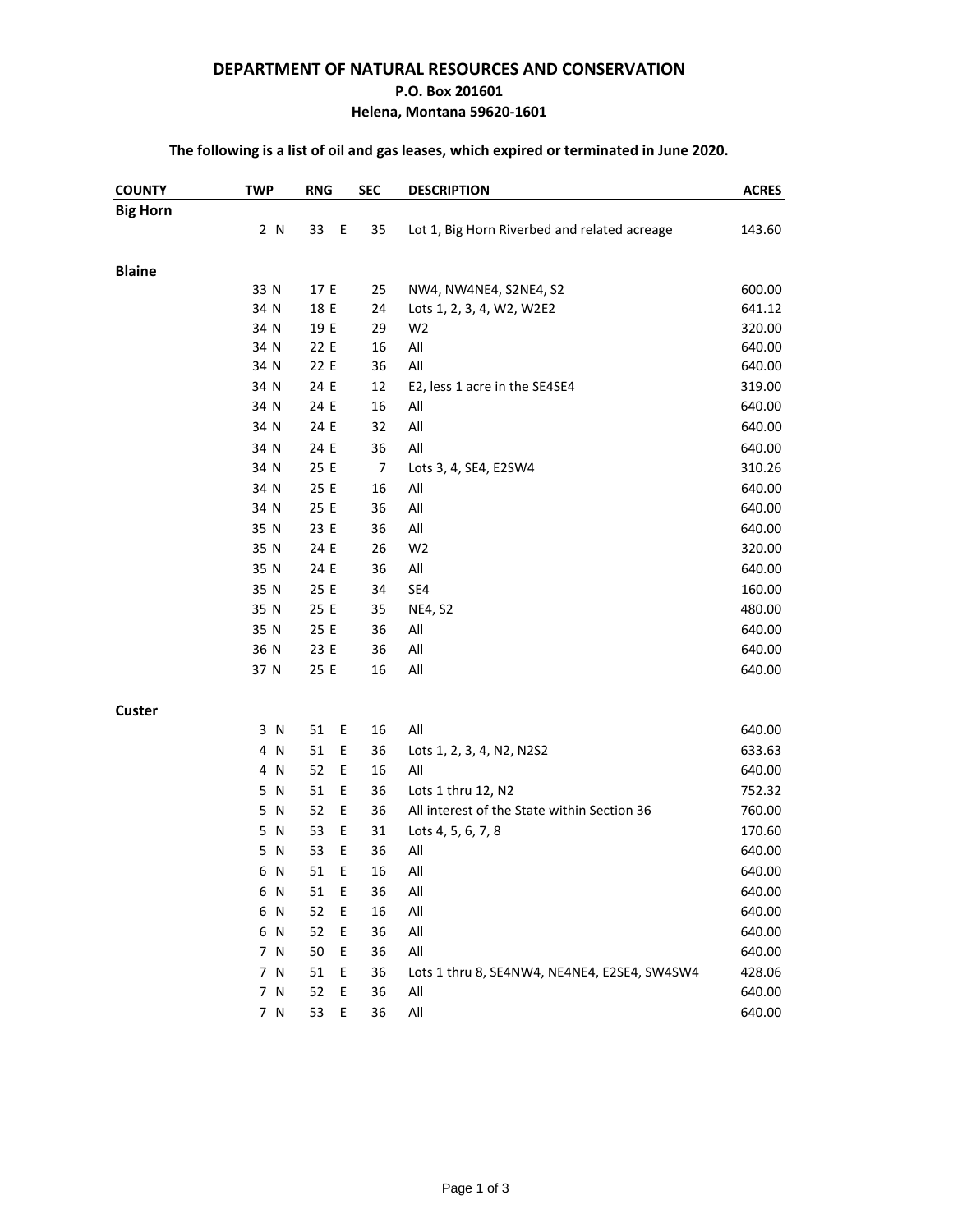| <b>Daniels</b><br>34 N<br>44<br>Ε<br>N <sub>2</sub><br>11<br>320.00<br>E<br>34 N<br>44<br>12<br>480.00<br>N2, SE4<br>E<br>34 N<br>400.00<br>44<br>14<br><b>S2NE4, S2</b><br>34 N<br>Ε<br>400.00<br>44<br>15<br>W2, W2SE4<br>34 N<br>44<br>Ε<br>25<br>80.00<br>S2SW4<br>34 N<br>44<br>Ε<br>26<br>480.00<br>S2N2, S2<br>E<br>44<br>280.00<br>34 N<br>34<br>NW4NW4, S2N2, N2SE4<br>E<br>480.00<br>34 N<br>44<br>35<br>S2NW4, E2, N2SW4<br>E<br>36<br>34 N<br>44<br>N2, N2S2, SW4SW4<br>520.00<br>E<br>34 N<br>$\overline{7}$<br>629.84<br>45<br>Lots 1, 2, 3, 4, E2W2, E2<br>E<br>34 N<br>45<br>8<br>All<br>640.00<br>E<br>9<br>34 N<br>200.00<br>45<br>SE4SW4, W2W2<br>Ε<br>34 N<br>45<br>16<br>All<br>640.00<br>Ε<br>34 N<br>45<br>17<br>N <sub>2</sub><br>320.00<br>Ε<br>34 N<br>45<br>475.68<br>18<br>Lots 3, 4, E2, E2SW4<br>E<br>34 N<br>45<br>19<br>40.00<br>NE4NE4<br>E<br>45<br>NE4<br>160.00<br>34 N<br>20<br>34 N<br>45<br>Ε<br>21<br>240.00<br>N2NW4, NE4<br>34 N<br>45<br>Ε<br>28<br>200.00<br>SE4, SW4SW4<br>34 N<br>45<br>Ε<br>29<br>80.00<br>W2NW4<br>200.00<br>34 N<br>45<br>Ε<br>31<br>NE4NW4, NE4<br>34 N<br>45<br>Ε<br>32<br>NE4<br>160.00<br>E<br>34 N<br>45<br>33<br>200.00<br>NW4NW4, SE4<br>E<br>35 N<br>44<br>$\overline{2}$<br>479.48<br>Lots 1, 2, 3, 4, S2N2, SW4<br>E<br>11<br>All<br>35 N<br>640.00<br>44<br>E<br>All<br>35 N<br>44<br>12<br>640.00<br>E<br>35 N<br>44<br>35<br>SW4<br>160.00<br>E<br>All<br>35 N<br>36<br>44<br>640.00<br>E<br>35 N<br>4<br>45<br>639.44<br>Lots 1, 2, 3, 4, S2N2, S2<br>Ε<br>35 N<br>45<br>6<br>465.12<br>Lots 3, 4, 5, 6, 7, SE4NW4, SE4, E2SW4<br>Ε<br>35 N<br>45<br>7<br>625.48<br>Lots 1, 2, 3, 4, E2W2, E2<br>E<br>35 N<br>45<br>8<br>E2<br>320.00<br>Ε<br>All<br>35 N<br>45<br>16<br>640.00<br>E<br>45<br>35 N<br>17<br>NW4, E2E2, SW4SE4<br>360.00<br>35 N<br>45<br>Ε<br>18<br>Lots 1, 2, 3, 4, E2W2<br>306.60<br>35 N<br>153.75<br>45<br>E<br>19<br>Lots 1, 2, E2SE4<br>80.00<br>35 N<br>45<br>Ε<br>20<br>N2NW4<br>35 N<br>45<br>Ε<br>21<br>W <sub>2</sub><br>320.00<br>35 N<br>45<br>Ε<br>28<br>W <sub>2</sub><br>320.00<br>$\mathsf E$<br>All<br>35 N<br>45<br>29<br>640.00<br>35 N<br>45<br>Ε<br>31<br>75.10<br>Lots $3, 4$<br>$\mathsf E$<br>35 N<br>45<br>32<br>400.00<br>N2, E2SE4<br>$\mathsf E$<br>35 N<br>45<br>33<br>560.00<br>N2, W2SE4, SW4<br>$\mathsf E$<br>36 N<br>44<br>$\mathbf{1}$<br>644.72<br>Lots 1, 2, 3, 4, S2N2, S2<br>$\mathsf E$<br>36 N<br>44<br>$\overline{2}$<br>321.80<br>Lots 1, 2, S2NE4, SE4<br>36 N<br>45<br>Ε<br>6<br>160.00<br>SE4<br>Dawson<br>All<br>640.00<br>21 N<br>54<br>E<br>16<br>6<br>Lots 1 thru 7, SE4NW4, S2NE4, SE4, E2SW4<br>634.20<br>21 N<br>55<br>E. | <b>COUNTY</b> | <b>TWP</b> | <b>RNG</b> | <b>SEC</b> | <b>DESCRIPTION</b> | <b>ACRES</b> |
|--------------------------------------------------------------------------------------------------------------------------------------------------------------------------------------------------------------------------------------------------------------------------------------------------------------------------------------------------------------------------------------------------------------------------------------------------------------------------------------------------------------------------------------------------------------------------------------------------------------------------------------------------------------------------------------------------------------------------------------------------------------------------------------------------------------------------------------------------------------------------------------------------------------------------------------------------------------------------------------------------------------------------------------------------------------------------------------------------------------------------------------------------------------------------------------------------------------------------------------------------------------------------------------------------------------------------------------------------------------------------------------------------------------------------------------------------------------------------------------------------------------------------------------------------------------------------------------------------------------------------------------------------------------------------------------------------------------------------------------------------------------------------------------------------------------------------------------------------------------------------------------------------------------------------------------------------------------------------------------------------------------------------------------------------------------------------------------------------------------------------------------------------------------------------------------------------------------------------------------------------------------------------------------------------------------------------------------------------------------------------------------------------------------------------------------------------------------------------------------------------------------------------------------------------------------------------------------------------------------------------------------------------------------------------------|---------------|------------|------------|------------|--------------------|--------------|
|                                                                                                                                                                                                                                                                                                                                                                                                                                                                                                                                                                                                                                                                                                                                                                                                                                                                                                                                                                                                                                                                                                                                                                                                                                                                                                                                                                                                                                                                                                                                                                                                                                                                                                                                                                                                                                                                                                                                                                                                                                                                                                                                                                                                                                                                                                                                                                                                                                                                                                                                                                                                                                                                                |               |            |            |            |                    |              |
|                                                                                                                                                                                                                                                                                                                                                                                                                                                                                                                                                                                                                                                                                                                                                                                                                                                                                                                                                                                                                                                                                                                                                                                                                                                                                                                                                                                                                                                                                                                                                                                                                                                                                                                                                                                                                                                                                                                                                                                                                                                                                                                                                                                                                                                                                                                                                                                                                                                                                                                                                                                                                                                                                |               |            |            |            |                    |              |
|                                                                                                                                                                                                                                                                                                                                                                                                                                                                                                                                                                                                                                                                                                                                                                                                                                                                                                                                                                                                                                                                                                                                                                                                                                                                                                                                                                                                                                                                                                                                                                                                                                                                                                                                                                                                                                                                                                                                                                                                                                                                                                                                                                                                                                                                                                                                                                                                                                                                                                                                                                                                                                                                                |               |            |            |            |                    |              |
|                                                                                                                                                                                                                                                                                                                                                                                                                                                                                                                                                                                                                                                                                                                                                                                                                                                                                                                                                                                                                                                                                                                                                                                                                                                                                                                                                                                                                                                                                                                                                                                                                                                                                                                                                                                                                                                                                                                                                                                                                                                                                                                                                                                                                                                                                                                                                                                                                                                                                                                                                                                                                                                                                |               |            |            |            |                    |              |
|                                                                                                                                                                                                                                                                                                                                                                                                                                                                                                                                                                                                                                                                                                                                                                                                                                                                                                                                                                                                                                                                                                                                                                                                                                                                                                                                                                                                                                                                                                                                                                                                                                                                                                                                                                                                                                                                                                                                                                                                                                                                                                                                                                                                                                                                                                                                                                                                                                                                                                                                                                                                                                                                                |               |            |            |            |                    |              |
|                                                                                                                                                                                                                                                                                                                                                                                                                                                                                                                                                                                                                                                                                                                                                                                                                                                                                                                                                                                                                                                                                                                                                                                                                                                                                                                                                                                                                                                                                                                                                                                                                                                                                                                                                                                                                                                                                                                                                                                                                                                                                                                                                                                                                                                                                                                                                                                                                                                                                                                                                                                                                                                                                |               |            |            |            |                    |              |
|                                                                                                                                                                                                                                                                                                                                                                                                                                                                                                                                                                                                                                                                                                                                                                                                                                                                                                                                                                                                                                                                                                                                                                                                                                                                                                                                                                                                                                                                                                                                                                                                                                                                                                                                                                                                                                                                                                                                                                                                                                                                                                                                                                                                                                                                                                                                                                                                                                                                                                                                                                                                                                                                                |               |            |            |            |                    |              |
|                                                                                                                                                                                                                                                                                                                                                                                                                                                                                                                                                                                                                                                                                                                                                                                                                                                                                                                                                                                                                                                                                                                                                                                                                                                                                                                                                                                                                                                                                                                                                                                                                                                                                                                                                                                                                                                                                                                                                                                                                                                                                                                                                                                                                                                                                                                                                                                                                                                                                                                                                                                                                                                                                |               |            |            |            |                    |              |
|                                                                                                                                                                                                                                                                                                                                                                                                                                                                                                                                                                                                                                                                                                                                                                                                                                                                                                                                                                                                                                                                                                                                                                                                                                                                                                                                                                                                                                                                                                                                                                                                                                                                                                                                                                                                                                                                                                                                                                                                                                                                                                                                                                                                                                                                                                                                                                                                                                                                                                                                                                                                                                                                                |               |            |            |            |                    |              |
|                                                                                                                                                                                                                                                                                                                                                                                                                                                                                                                                                                                                                                                                                                                                                                                                                                                                                                                                                                                                                                                                                                                                                                                                                                                                                                                                                                                                                                                                                                                                                                                                                                                                                                                                                                                                                                                                                                                                                                                                                                                                                                                                                                                                                                                                                                                                                                                                                                                                                                                                                                                                                                                                                |               |            |            |            |                    |              |
|                                                                                                                                                                                                                                                                                                                                                                                                                                                                                                                                                                                                                                                                                                                                                                                                                                                                                                                                                                                                                                                                                                                                                                                                                                                                                                                                                                                                                                                                                                                                                                                                                                                                                                                                                                                                                                                                                                                                                                                                                                                                                                                                                                                                                                                                                                                                                                                                                                                                                                                                                                                                                                                                                |               |            |            |            |                    |              |
|                                                                                                                                                                                                                                                                                                                                                                                                                                                                                                                                                                                                                                                                                                                                                                                                                                                                                                                                                                                                                                                                                                                                                                                                                                                                                                                                                                                                                                                                                                                                                                                                                                                                                                                                                                                                                                                                                                                                                                                                                                                                                                                                                                                                                                                                                                                                                                                                                                                                                                                                                                                                                                                                                |               |            |            |            |                    |              |
|                                                                                                                                                                                                                                                                                                                                                                                                                                                                                                                                                                                                                                                                                                                                                                                                                                                                                                                                                                                                                                                                                                                                                                                                                                                                                                                                                                                                                                                                                                                                                                                                                                                                                                                                                                                                                                                                                                                                                                                                                                                                                                                                                                                                                                                                                                                                                                                                                                                                                                                                                                                                                                                                                |               |            |            |            |                    |              |
|                                                                                                                                                                                                                                                                                                                                                                                                                                                                                                                                                                                                                                                                                                                                                                                                                                                                                                                                                                                                                                                                                                                                                                                                                                                                                                                                                                                                                                                                                                                                                                                                                                                                                                                                                                                                                                                                                                                                                                                                                                                                                                                                                                                                                                                                                                                                                                                                                                                                                                                                                                                                                                                                                |               |            |            |            |                    |              |
|                                                                                                                                                                                                                                                                                                                                                                                                                                                                                                                                                                                                                                                                                                                                                                                                                                                                                                                                                                                                                                                                                                                                                                                                                                                                                                                                                                                                                                                                                                                                                                                                                                                                                                                                                                                                                                                                                                                                                                                                                                                                                                                                                                                                                                                                                                                                                                                                                                                                                                                                                                                                                                                                                |               |            |            |            |                    |              |
|                                                                                                                                                                                                                                                                                                                                                                                                                                                                                                                                                                                                                                                                                                                                                                                                                                                                                                                                                                                                                                                                                                                                                                                                                                                                                                                                                                                                                                                                                                                                                                                                                                                                                                                                                                                                                                                                                                                                                                                                                                                                                                                                                                                                                                                                                                                                                                                                                                                                                                                                                                                                                                                                                |               |            |            |            |                    |              |
|                                                                                                                                                                                                                                                                                                                                                                                                                                                                                                                                                                                                                                                                                                                                                                                                                                                                                                                                                                                                                                                                                                                                                                                                                                                                                                                                                                                                                                                                                                                                                                                                                                                                                                                                                                                                                                                                                                                                                                                                                                                                                                                                                                                                                                                                                                                                                                                                                                                                                                                                                                                                                                                                                |               |            |            |            |                    |              |
|                                                                                                                                                                                                                                                                                                                                                                                                                                                                                                                                                                                                                                                                                                                                                                                                                                                                                                                                                                                                                                                                                                                                                                                                                                                                                                                                                                                                                                                                                                                                                                                                                                                                                                                                                                                                                                                                                                                                                                                                                                                                                                                                                                                                                                                                                                                                                                                                                                                                                                                                                                                                                                                                                |               |            |            |            |                    |              |
|                                                                                                                                                                                                                                                                                                                                                                                                                                                                                                                                                                                                                                                                                                                                                                                                                                                                                                                                                                                                                                                                                                                                                                                                                                                                                                                                                                                                                                                                                                                                                                                                                                                                                                                                                                                                                                                                                                                                                                                                                                                                                                                                                                                                                                                                                                                                                                                                                                                                                                                                                                                                                                                                                |               |            |            |            |                    |              |
|                                                                                                                                                                                                                                                                                                                                                                                                                                                                                                                                                                                                                                                                                                                                                                                                                                                                                                                                                                                                                                                                                                                                                                                                                                                                                                                                                                                                                                                                                                                                                                                                                                                                                                                                                                                                                                                                                                                                                                                                                                                                                                                                                                                                                                                                                                                                                                                                                                                                                                                                                                                                                                                                                |               |            |            |            |                    |              |
|                                                                                                                                                                                                                                                                                                                                                                                                                                                                                                                                                                                                                                                                                                                                                                                                                                                                                                                                                                                                                                                                                                                                                                                                                                                                                                                                                                                                                                                                                                                                                                                                                                                                                                                                                                                                                                                                                                                                                                                                                                                                                                                                                                                                                                                                                                                                                                                                                                                                                                                                                                                                                                                                                |               |            |            |            |                    |              |
|                                                                                                                                                                                                                                                                                                                                                                                                                                                                                                                                                                                                                                                                                                                                                                                                                                                                                                                                                                                                                                                                                                                                                                                                                                                                                                                                                                                                                                                                                                                                                                                                                                                                                                                                                                                                                                                                                                                                                                                                                                                                                                                                                                                                                                                                                                                                                                                                                                                                                                                                                                                                                                                                                |               |            |            |            |                    |              |
|                                                                                                                                                                                                                                                                                                                                                                                                                                                                                                                                                                                                                                                                                                                                                                                                                                                                                                                                                                                                                                                                                                                                                                                                                                                                                                                                                                                                                                                                                                                                                                                                                                                                                                                                                                                                                                                                                                                                                                                                                                                                                                                                                                                                                                                                                                                                                                                                                                                                                                                                                                                                                                                                                |               |            |            |            |                    |              |
|                                                                                                                                                                                                                                                                                                                                                                                                                                                                                                                                                                                                                                                                                                                                                                                                                                                                                                                                                                                                                                                                                                                                                                                                                                                                                                                                                                                                                                                                                                                                                                                                                                                                                                                                                                                                                                                                                                                                                                                                                                                                                                                                                                                                                                                                                                                                                                                                                                                                                                                                                                                                                                                                                |               |            |            |            |                    |              |
|                                                                                                                                                                                                                                                                                                                                                                                                                                                                                                                                                                                                                                                                                                                                                                                                                                                                                                                                                                                                                                                                                                                                                                                                                                                                                                                                                                                                                                                                                                                                                                                                                                                                                                                                                                                                                                                                                                                                                                                                                                                                                                                                                                                                                                                                                                                                                                                                                                                                                                                                                                                                                                                                                |               |            |            |            |                    |              |
|                                                                                                                                                                                                                                                                                                                                                                                                                                                                                                                                                                                                                                                                                                                                                                                                                                                                                                                                                                                                                                                                                                                                                                                                                                                                                                                                                                                                                                                                                                                                                                                                                                                                                                                                                                                                                                                                                                                                                                                                                                                                                                                                                                                                                                                                                                                                                                                                                                                                                                                                                                                                                                                                                |               |            |            |            |                    |              |
|                                                                                                                                                                                                                                                                                                                                                                                                                                                                                                                                                                                                                                                                                                                                                                                                                                                                                                                                                                                                                                                                                                                                                                                                                                                                                                                                                                                                                                                                                                                                                                                                                                                                                                                                                                                                                                                                                                                                                                                                                                                                                                                                                                                                                                                                                                                                                                                                                                                                                                                                                                                                                                                                                |               |            |            |            |                    |              |
|                                                                                                                                                                                                                                                                                                                                                                                                                                                                                                                                                                                                                                                                                                                                                                                                                                                                                                                                                                                                                                                                                                                                                                                                                                                                                                                                                                                                                                                                                                                                                                                                                                                                                                                                                                                                                                                                                                                                                                                                                                                                                                                                                                                                                                                                                                                                                                                                                                                                                                                                                                                                                                                                                |               |            |            |            |                    |              |
|                                                                                                                                                                                                                                                                                                                                                                                                                                                                                                                                                                                                                                                                                                                                                                                                                                                                                                                                                                                                                                                                                                                                                                                                                                                                                                                                                                                                                                                                                                                                                                                                                                                                                                                                                                                                                                                                                                                                                                                                                                                                                                                                                                                                                                                                                                                                                                                                                                                                                                                                                                                                                                                                                |               |            |            |            |                    |              |
|                                                                                                                                                                                                                                                                                                                                                                                                                                                                                                                                                                                                                                                                                                                                                                                                                                                                                                                                                                                                                                                                                                                                                                                                                                                                                                                                                                                                                                                                                                                                                                                                                                                                                                                                                                                                                                                                                                                                                                                                                                                                                                                                                                                                                                                                                                                                                                                                                                                                                                                                                                                                                                                                                |               |            |            |            |                    |              |
|                                                                                                                                                                                                                                                                                                                                                                                                                                                                                                                                                                                                                                                                                                                                                                                                                                                                                                                                                                                                                                                                                                                                                                                                                                                                                                                                                                                                                                                                                                                                                                                                                                                                                                                                                                                                                                                                                                                                                                                                                                                                                                                                                                                                                                                                                                                                                                                                                                                                                                                                                                                                                                                                                |               |            |            |            |                    |              |
|                                                                                                                                                                                                                                                                                                                                                                                                                                                                                                                                                                                                                                                                                                                                                                                                                                                                                                                                                                                                                                                                                                                                                                                                                                                                                                                                                                                                                                                                                                                                                                                                                                                                                                                                                                                                                                                                                                                                                                                                                                                                                                                                                                                                                                                                                                                                                                                                                                                                                                                                                                                                                                                                                |               |            |            |            |                    |              |
|                                                                                                                                                                                                                                                                                                                                                                                                                                                                                                                                                                                                                                                                                                                                                                                                                                                                                                                                                                                                                                                                                                                                                                                                                                                                                                                                                                                                                                                                                                                                                                                                                                                                                                                                                                                                                                                                                                                                                                                                                                                                                                                                                                                                                                                                                                                                                                                                                                                                                                                                                                                                                                                                                |               |            |            |            |                    |              |
|                                                                                                                                                                                                                                                                                                                                                                                                                                                                                                                                                                                                                                                                                                                                                                                                                                                                                                                                                                                                                                                                                                                                                                                                                                                                                                                                                                                                                                                                                                                                                                                                                                                                                                                                                                                                                                                                                                                                                                                                                                                                                                                                                                                                                                                                                                                                                                                                                                                                                                                                                                                                                                                                                |               |            |            |            |                    |              |
|                                                                                                                                                                                                                                                                                                                                                                                                                                                                                                                                                                                                                                                                                                                                                                                                                                                                                                                                                                                                                                                                                                                                                                                                                                                                                                                                                                                                                                                                                                                                                                                                                                                                                                                                                                                                                                                                                                                                                                                                                                                                                                                                                                                                                                                                                                                                                                                                                                                                                                                                                                                                                                                                                |               |            |            |            |                    |              |
|                                                                                                                                                                                                                                                                                                                                                                                                                                                                                                                                                                                                                                                                                                                                                                                                                                                                                                                                                                                                                                                                                                                                                                                                                                                                                                                                                                                                                                                                                                                                                                                                                                                                                                                                                                                                                                                                                                                                                                                                                                                                                                                                                                                                                                                                                                                                                                                                                                                                                                                                                                                                                                                                                |               |            |            |            |                    |              |
|                                                                                                                                                                                                                                                                                                                                                                                                                                                                                                                                                                                                                                                                                                                                                                                                                                                                                                                                                                                                                                                                                                                                                                                                                                                                                                                                                                                                                                                                                                                                                                                                                                                                                                                                                                                                                                                                                                                                                                                                                                                                                                                                                                                                                                                                                                                                                                                                                                                                                                                                                                                                                                                                                |               |            |            |            |                    |              |
|                                                                                                                                                                                                                                                                                                                                                                                                                                                                                                                                                                                                                                                                                                                                                                                                                                                                                                                                                                                                                                                                                                                                                                                                                                                                                                                                                                                                                                                                                                                                                                                                                                                                                                                                                                                                                                                                                                                                                                                                                                                                                                                                                                                                                                                                                                                                                                                                                                                                                                                                                                                                                                                                                |               |            |            |            |                    |              |
|                                                                                                                                                                                                                                                                                                                                                                                                                                                                                                                                                                                                                                                                                                                                                                                                                                                                                                                                                                                                                                                                                                                                                                                                                                                                                                                                                                                                                                                                                                                                                                                                                                                                                                                                                                                                                                                                                                                                                                                                                                                                                                                                                                                                                                                                                                                                                                                                                                                                                                                                                                                                                                                                                |               |            |            |            |                    |              |
|                                                                                                                                                                                                                                                                                                                                                                                                                                                                                                                                                                                                                                                                                                                                                                                                                                                                                                                                                                                                                                                                                                                                                                                                                                                                                                                                                                                                                                                                                                                                                                                                                                                                                                                                                                                                                                                                                                                                                                                                                                                                                                                                                                                                                                                                                                                                                                                                                                                                                                                                                                                                                                                                                |               |            |            |            |                    |              |
|                                                                                                                                                                                                                                                                                                                                                                                                                                                                                                                                                                                                                                                                                                                                                                                                                                                                                                                                                                                                                                                                                                                                                                                                                                                                                                                                                                                                                                                                                                                                                                                                                                                                                                                                                                                                                                                                                                                                                                                                                                                                                                                                                                                                                                                                                                                                                                                                                                                                                                                                                                                                                                                                                |               |            |            |            |                    |              |
|                                                                                                                                                                                                                                                                                                                                                                                                                                                                                                                                                                                                                                                                                                                                                                                                                                                                                                                                                                                                                                                                                                                                                                                                                                                                                                                                                                                                                                                                                                                                                                                                                                                                                                                                                                                                                                                                                                                                                                                                                                                                                                                                                                                                                                                                                                                                                                                                                                                                                                                                                                                                                                                                                |               |            |            |            |                    |              |
|                                                                                                                                                                                                                                                                                                                                                                                                                                                                                                                                                                                                                                                                                                                                                                                                                                                                                                                                                                                                                                                                                                                                                                                                                                                                                                                                                                                                                                                                                                                                                                                                                                                                                                                                                                                                                                                                                                                                                                                                                                                                                                                                                                                                                                                                                                                                                                                                                                                                                                                                                                                                                                                                                |               |            |            |            |                    |              |
|                                                                                                                                                                                                                                                                                                                                                                                                                                                                                                                                                                                                                                                                                                                                                                                                                                                                                                                                                                                                                                                                                                                                                                                                                                                                                                                                                                                                                                                                                                                                                                                                                                                                                                                                                                                                                                                                                                                                                                                                                                                                                                                                                                                                                                                                                                                                                                                                                                                                                                                                                                                                                                                                                |               |            |            |            |                    |              |
|                                                                                                                                                                                                                                                                                                                                                                                                                                                                                                                                                                                                                                                                                                                                                                                                                                                                                                                                                                                                                                                                                                                                                                                                                                                                                                                                                                                                                                                                                                                                                                                                                                                                                                                                                                                                                                                                                                                                                                                                                                                                                                                                                                                                                                                                                                                                                                                                                                                                                                                                                                                                                                                                                |               |            |            |            |                    |              |
|                                                                                                                                                                                                                                                                                                                                                                                                                                                                                                                                                                                                                                                                                                                                                                                                                                                                                                                                                                                                                                                                                                                                                                                                                                                                                                                                                                                                                                                                                                                                                                                                                                                                                                                                                                                                                                                                                                                                                                                                                                                                                                                                                                                                                                                                                                                                                                                                                                                                                                                                                                                                                                                                                |               |            |            |            |                    |              |
|                                                                                                                                                                                                                                                                                                                                                                                                                                                                                                                                                                                                                                                                                                                                                                                                                                                                                                                                                                                                                                                                                                                                                                                                                                                                                                                                                                                                                                                                                                                                                                                                                                                                                                                                                                                                                                                                                                                                                                                                                                                                                                                                                                                                                                                                                                                                                                                                                                                                                                                                                                                                                                                                                |               |            |            |            |                    |              |
|                                                                                                                                                                                                                                                                                                                                                                                                                                                                                                                                                                                                                                                                                                                                                                                                                                                                                                                                                                                                                                                                                                                                                                                                                                                                                                                                                                                                                                                                                                                                                                                                                                                                                                                                                                                                                                                                                                                                                                                                                                                                                                                                                                                                                                                                                                                                                                                                                                                                                                                                                                                                                                                                                |               |            |            |            |                    |              |
|                                                                                                                                                                                                                                                                                                                                                                                                                                                                                                                                                                                                                                                                                                                                                                                                                                                                                                                                                                                                                                                                                                                                                                                                                                                                                                                                                                                                                                                                                                                                                                                                                                                                                                                                                                                                                                                                                                                                                                                                                                                                                                                                                                                                                                                                                                                                                                                                                                                                                                                                                                                                                                                                                |               |            |            |            |                    |              |
|                                                                                                                                                                                                                                                                                                                                                                                                                                                                                                                                                                                                                                                                                                                                                                                                                                                                                                                                                                                                                                                                                                                                                                                                                                                                                                                                                                                                                                                                                                                                                                                                                                                                                                                                                                                                                                                                                                                                                                                                                                                                                                                                                                                                                                                                                                                                                                                                                                                                                                                                                                                                                                                                                |               |            |            |            |                    |              |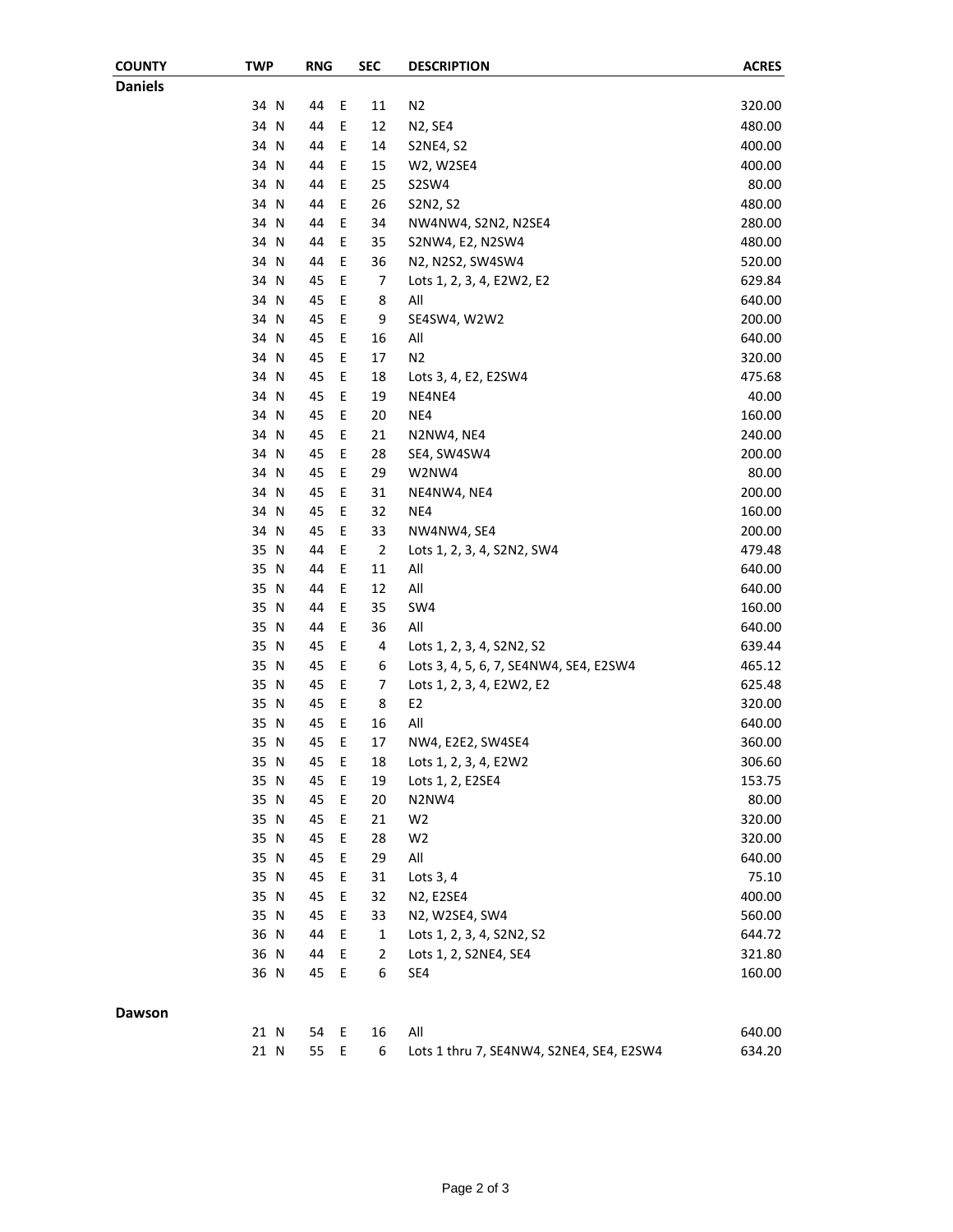| <b>COUNTY</b>       | <b>TWP</b>        | <b>RNG</b>        | <b>SEC</b>  | <b>DESCRIPTION</b>    | <b>ACRES</b> |
|---------------------|-------------------|-------------------|-------------|-----------------------|--------------|
| Musselshell         |                   |                   |             |                       |              |
|                     | 9 N               | $\mathsf E$<br>23 | 16          | All                   | 640.00       |
|                     | 9<br>$\mathsf{N}$ | E<br>25           | 16          | All                   | 640.00       |
|                     | 10 N              | E<br>24           | 36          | All                   | 640.00       |
|                     |                   |                   |             |                       |              |
| <b>Phillips</b>     |                   |                   |             |                       |              |
|                     | 34 N              | 27 E              | 16          | All                   | 640.00       |
|                     | 34 N              | 27 E              | 36          | All                   | 640.00       |
| <b>Powder River</b> |                   |                   |             |                       |              |
|                     | 8<br>S            | $\mathsf E$<br>45 | 36          | All                   | 640.00       |
| <b>Richland</b>     |                   |                   |             |                       |              |
|                     | 22 N              | E<br>53           | 16          | All                   | 640.00       |
|                     | 22 N              | E<br>54           | 36          | All                   | 640.00       |
|                     |                   |                   |             |                       |              |
| Sheridan            |                   |                   |             |                       |              |
|                     | 32 N              | E<br>58           | 36          | All                   | 640.00       |
|                     | 36 N              | 58<br>E           | 16          | All                   | 640.00       |
|                     | 37 N              | 58<br>E           | 16          | Lots 1, 2, 3, N2, SW4 | 558.16       |
| Valley              |                   |                   |             |                       |              |
|                     | 30 N              | 37<br>$\mathsf E$ | 36          | All                   | 640.00       |
|                     | 30 N              | 38<br>E           | 16          | All                   | 640.00       |
|                     | 31 N              | 37<br>Ε           | 16          | All                   | 640.00       |
|                     | 31 N              | Ε<br>37           | 36          | All                   | 640.00       |
|                     | 31 N              | E<br>39           | $\mathbf 1$ | Lots 1, 2, S2NE4, S2  | 480.06       |
|                     | 31 N              | 39<br>E           | 11          | All                   | 640.00       |
|                     | 31 N              | 39<br>E           | 15          | $\mathsf{All}$        | 640.00       |
|                     | 31 N              | 39<br>E           | 16          | All                   | 640.00       |
|                     | 31 N              | E<br>39           | 21          | NE4, W2SE4            | 240.00       |
|                     | 35 N              | 40<br>E           | 36          | All                   | 640.00       |
| Wheatland           |                   |                   |             |                       |              |
|                     | 6 N               | 14<br>Ε           | 36          | All                   | 640.00       |
|                     | 7 N               | E<br>14           | 36          | All                   | 640.00       |
|                     | 7 N               | E<br>15           | 34          | All                   | 640.00       |
|                     |                   |                   |             |                       |              |